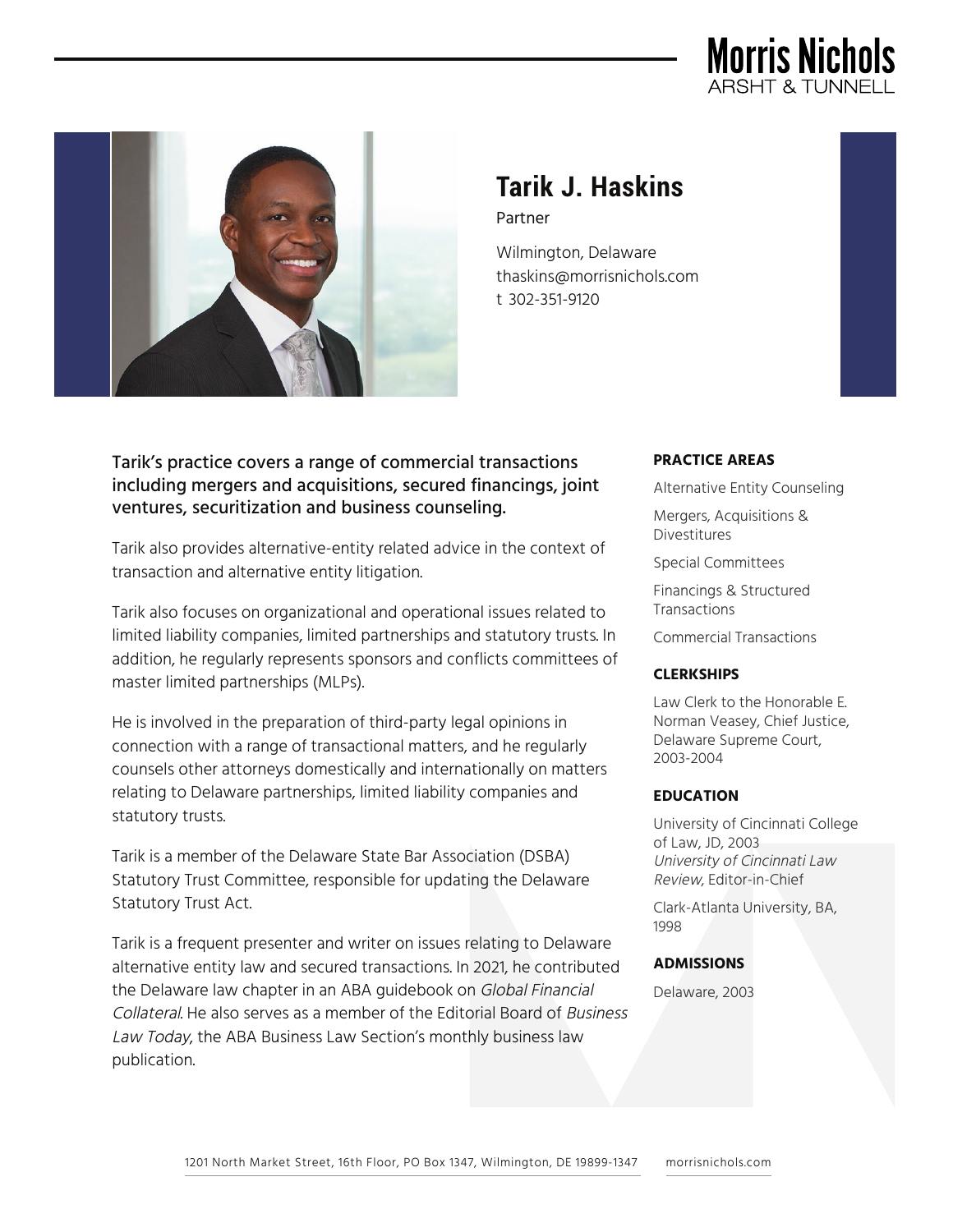

# **Tarik J. Haskins**

Tarik also serves on the Morris Nichols Executive Committee and Lawyer Development Committee and he chairs the firm's Diversity Committee.

## **NEWS & INSIGHTS**

Chambers USA 2022 Ranks Morris Nichols in Top Tier for Four Delaware Practices; 28 Attorneys Named Leading Delaware Practitioners Media Mention, Chambers USA, 06.01.2022

PLI Delaware Law Developments 2022: What All Business Lawyers Need to Know Speaking Engagement, New York City | Virtual, 05.26.2022

Six Morris Nichols Attorneys Named to Lawdragon 500 Leading Dealmakers 2022 Media Mention, Lawdragon 500, 05.12.2022

2022 ABA Business Law Section Meeting Speaking Engagement, Virtual | Atlanta, 03.31.2022 through 04.02.2022

Tarik Haskins Receives DSBA Distinguished Mentoring Award Firm News, 12.08.2021

Tarik Haskins Authors Delaware Law Chapter in Global Financial Collateral Book Publication, American Bar Association, 11.15.2021

IFLR1000 United States 2021 Again Ranks Morris Nichols for Delaware Financial and Corporate Law Media Mention, IFLR1000 United States, 08.25.2021

Law360 Names Morris Nichols a Delaware Regional Powerhouse Media Mention, Law360, 08.02.2021

Substantive Changes Made to Delaware's LLC Act Article, ABA Business Law Today, 08.01.2021

The Legal 500 Distinguishes Morris Nichols Among Leading US Law Firms for M&A Media Mention, The Legal 500, 06.10.2021

# **HONORS & RECOGNITIONS**

Chambers USA: Guide to America's Leading Lawyers, ranked in Delaware M&A and alternative entities, 2019-present

The Legal 500 US, mentioned in M&A commercial, 2019, 2021